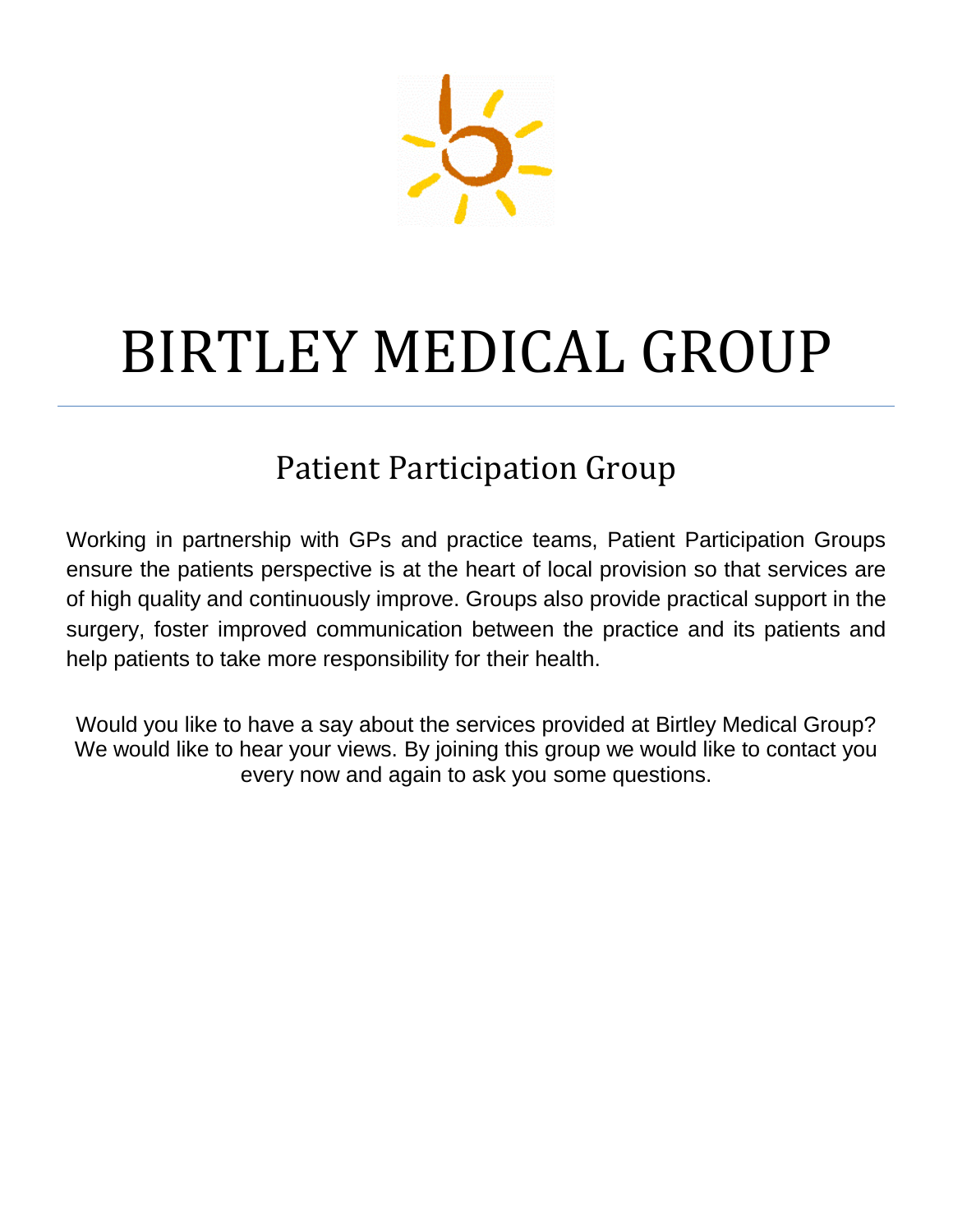| From time to time we need to contact our PPG members. This may be for example to ask for their views on a<br>topic or maybe to invite into a meeting to discuss areas of interest relating to the practice. |     |  |
|-------------------------------------------------------------------------------------------------------------------------------------------------------------------------------------------------------------|-----|--|
| Please can you complete as a method of contacting you                                                                                                                                                       |     |  |
| I agree to be contacted via my email address by the surgery regarding any of the above                                                                                                                      | Y/N |  |
| I agree to be contacted via my phone number by the surgery regarding any of the above                                                                                                                       | Y/N |  |
| I agree to be contacted via test message to my mobile number by the surgery                                                                                                                                 | Y/N |  |
| I agree to be contacted via post to my home address by the surgery regarding any of the above                                                                                                               | Y/N |  |
| Signed:                                                                                                                                                                                                     |     |  |
| Date:                                                                                                                                                                                                       |     |  |
|                                                                                                                                                                                                             |     |  |
| I would like to be invited to and attend future PPG meetings<br>$\bullet$                                                                                                                                   | Y/N |  |
| I would like to be actively involved with Birtley Medical Group and would consider Voluntary work (please note<br>$\bullet$<br>a further application and Interview would be required)                       |     |  |
|                                                                                                                                                                                                             | Y/N |  |
| Signed:                                                                                                                                                                                                     |     |  |
| Date:                                                                                                                                                                                                       |     |  |
|                                                                                                                                                                                                             |     |  |
|                                                                                                                                                                                                             |     |  |
|                                                                                                                                                                                                             |     |  |